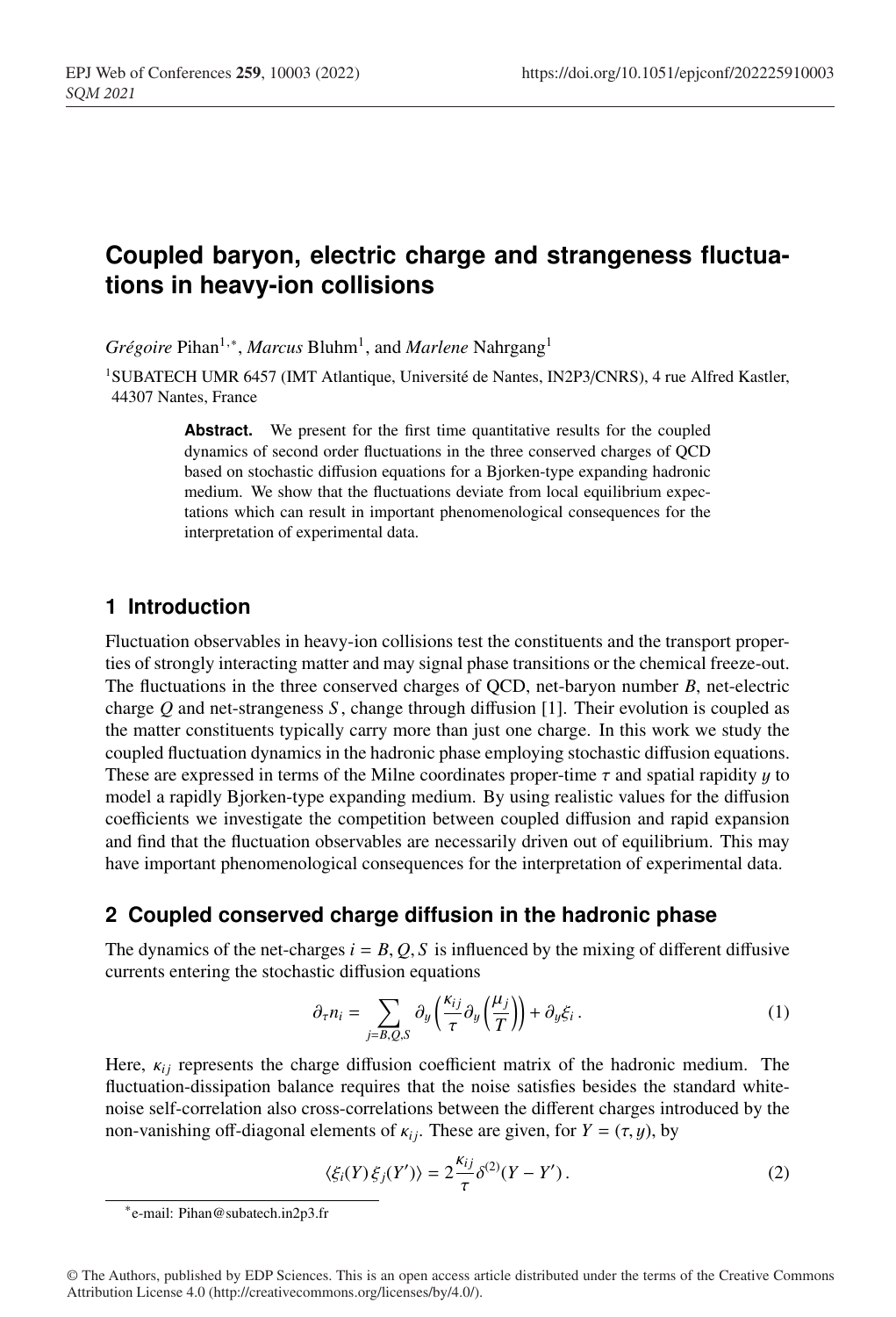We note that charge coupling may not only be established by means of the current mixing and the noise cross-correlations but also via the underlying equation of state for which  $\mu_i$ may depend on  $\mu_{i\neq j}$ . In [2], the deterministic diffusion of the net-charge densities  $n_i$  was studied. It was found that the charge couplings affect the density profiles non-trivially. The current work presents the first approach to study the coupled dynamics of conserved charge fluctuations quantitatively by means of the set of stochastic diffusion equations (1) and (2).

### **3 Numerical results**

The diffusion coefficient matrix  $\kappa_{ij}$  as function of temperature *T* and chemical potential  $\mu_i$ has been calculated within kinetic theory in [3] for a hadron resonance gas composed of the 19 lightest hadron species. Consequently, we employ the same underlying model in order to determine the spatio-temporal profile of the different  $\mu_j$  in Eqs. (1) from the charge density profiles assuming a homogeneous *T*. For the latter, the temporal evolution is modeled Hubble-like viz  $T(\tau) = T(\tau_0)\tau_0/\tau$  with  $\tau_0 = 1$  fm/c and  $T(\tau_0) = 500$  MeV. Initially, we set  $n_i(\tau, y) = 0$  fm<sup>-2</sup> which implies  $\mu_i = 0$  MeV for the chemical potential profiles. In Fig. 1 (left panel), we show the *T*-dependence of  $\kappa_{i,j}$  at  $\mu_B = 0$  MeV. In addition, the initial local variances and co-variances are also set to vanish, clearly representing a far from equilibrium situation. The imposed balance between fluctuation and dissipation allows the system to approach equilibrium, but based on the strength of the relevant  $\kappa_{ij}$  a rapid expansion may compete with this process. In Fig. 1 (right panel), we show the expected *T*-dependence of the equilibrium fluctuations of the hadronic medium.

#### **3.1 Equilibration process**

The success of the fluid dynamic modeling of heavy-ion collisions suggests that the created bulk matter is locally near equilibrium. For the given realistic values of  $\kappa_{i}$  [3] it is, thus, important to understand how quickly equilibrium can be achieved starting from our far-fromequilibrium initial conditions. To this end, Eqs. (1) and (2) are solved at fixed *T* for a static system. In this way we can create an equilibrated initial state for a subsequent dynamic expansion as well as provide estimates for the equilibrium fluctuations realized at a given *T*. In Fig. 2, we show the equilibration process for the local variance of the net-baryon density,  $\sigma_{BB}^2$ , in the limit *B* not coupled to *Q*, *S* (left panel) for different *T* and for the fully



**Figure 1.** Left: Temperature dependence of the diffusion coefficients  $\kappa_{ij}$  at  $\mu_B = 0$  MeV for a hadron resonance gas composed of the 19 lightest hadron species (taken from [3]). Right: Corresponding equilibrium diagonal and off-diagonal susceptibilities per unit of rapidity as function of *T* at  $\mu_B = 0$  MeV.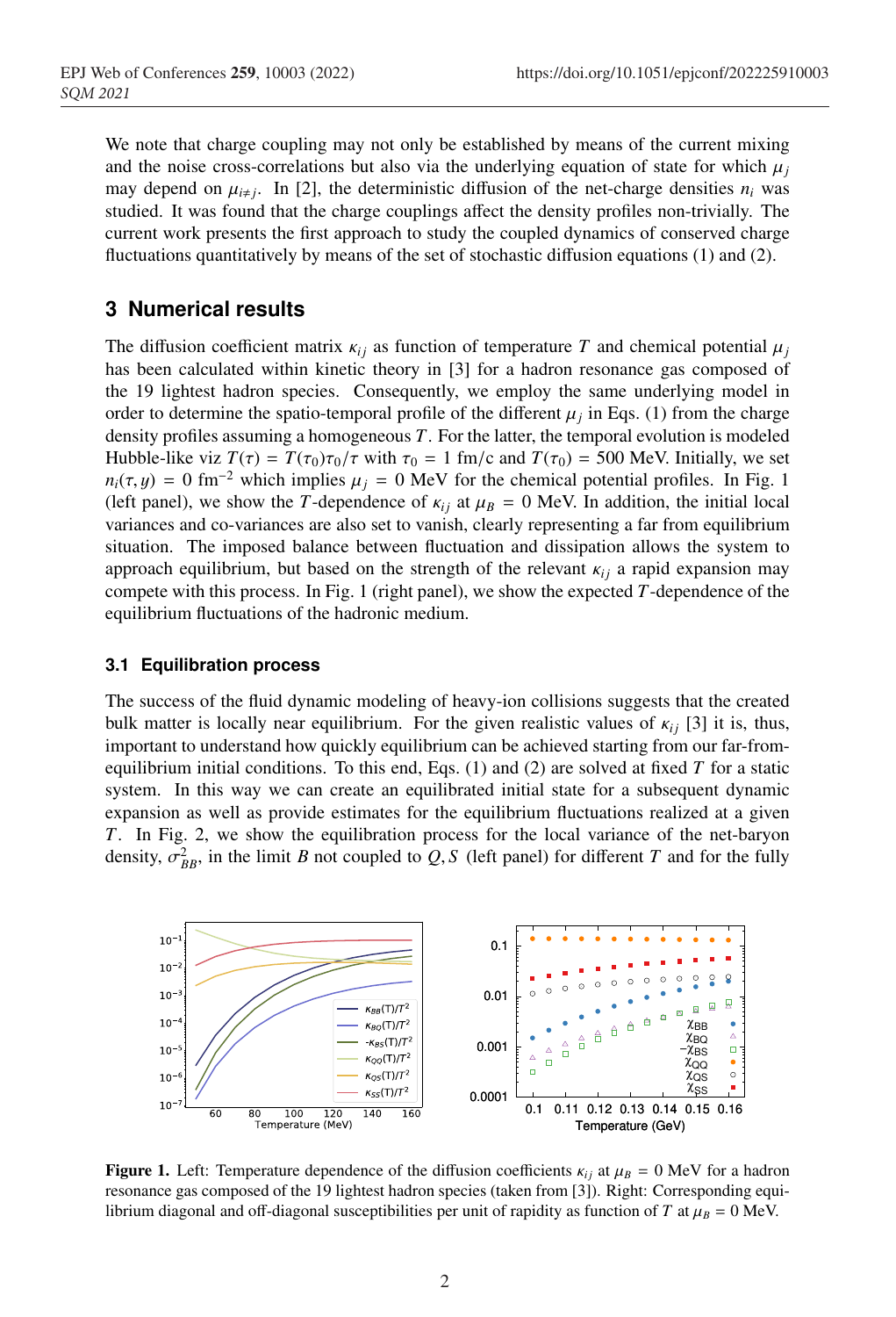

**Figure 2.** Time-evolution of  $\sigma_{BB}^2$  during the equilibration process for *B* not coupled to *Q*, *S* at different *T* (left) and in comparison to the fully coupled system (right) at *T* = 160 MeV. The squares show our values for the equilibrium fluctuations with errors estimated through the late-time slope of the curves.

coupled system (right panel) in comparison to the uncoupled situation for  $T = 160$  MeV. One observes that for the given values of  $\kappa_{ij}$  equilibrium is only slowly reached (the waited equilibration time is of  $O(20)$  fm/c), in particular for smaller *T* in line with the *T*-dependence of  $\kappa_{BB}$ . Moreover, our equilibrium estimates for  $\sigma_{BB}^2$  behave qualitatively similar to  $\chi_{BB}$ , see Fig. 1. The coupling between the different charges leads to an even slower approach of local equilibrium, where the size of the equilibrium fluctuations is increased compared to the uncoupled situation.

#### **3.2 Dynamic expansion and cooling**

Starting from the created equilibrium initial conditions at  $T = 160$  MeV, see Sec. 3.1, we can study the dynamics of the fluctuation observables as  $T(\tau)$  cools down. In Fig. 3, we show the time-evolution of the local variances  $\sigma_{BB}^2$  and  $\sigma_{SS}^2$  for the net-baryon (left panel) and net-strangeness (right panel) density from  $T = 160$  MeV to  $T = 100$  MeV. In comparison to our estimates for the equilibrium fluctuations at different  $T$  (squares) one observes that for the  $\kappa_{ij}$  given in [3] the conserved charge fluctuations lag behind and are quickly driven out of local equilibrium in the rapidly expanding system. Deviations in  $\sigma_{BB}^2$  from our equilibrium expectations are found to be stronger in the coupled system as the simultaneous nonequilibrium evolution in *Q* and *S* affects the dynamics of the fluctuations in *B*. In addition, we find that  $\sigma_{SS}^2$  follows the equilibrium situation better, mostly because  $\kappa_{SS}$  is the largest diffusion coefficient in the considered temperature range, cf. Fig. 1.

#### **4 Discussion, conclusions and outlook**

We have seen that the coupling between the conserved charges in QCD impacts the diffusion dynamics of their fluctuations  $\sigma_{BB}^2$  and  $\sigma_{SS}^2$  in the hadronic phase significantly. Charge coupling does not only increase the size of fluctuations with possible consequences for the search of the QCD critical point, it also affects to which extent local equilibrium can be achieved and maintained. Starting from an initial condition near local equilibrium at  $T = 160 \text{ MeV}$ we have shown, using realistic diffusion coefficients  $\kappa_{i}$  [3], that it is impossible to maintain equilibrium locally in a Bjorken-type expanding medium. While diffusion still has some impact, the rapid expansion wins and the system is necessarily driven out of equilibrium in the hadronic phase. Charge coupling accelerates this nonequilibrium evolution.

The observed behavior impacts our interpretation of fluctuation measurements: We find that, as a consequence of the diffusive dynamics in the hadronic phase, final fluctuations in the